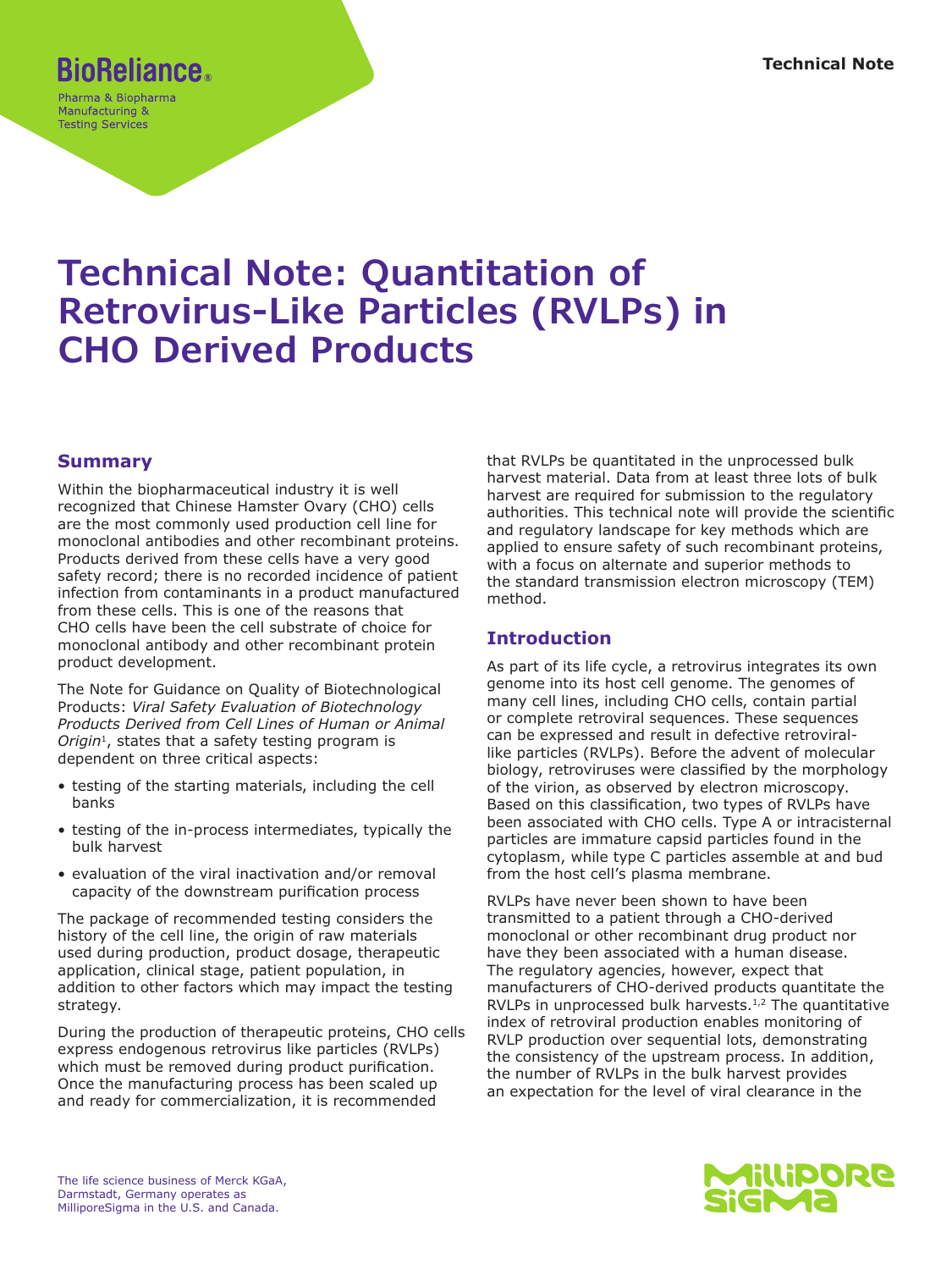downstream manufacturing process; the manufacturing process should be demonstrated to have the capacity to remove or inactivate substantially more RVLPs than the number present in the bulk harvest. $1$ 

## **Regulatory Expectations for RVLPs**

ICH Q5A(R1) notes the importance of assessing the level of RVLPs in process intermediates from CHOderived products:

- "Cells may have … *endogenous retrovirus* which may be transmitted vertically from one cell generation to the next, ... Such viruses may be constitutively expressed or may *unexpectedly become expressed as an infectious virus*".
- "…it is important to *estimate the amount of virus in the unprocessed bulk*".
- "The amount of virus eliminated or inactivated by the production process *should be compared to the amount of virus which may be present in unprocessed bulk*."
- "Cell lines derived from rodents usually contain endogenous retrovirus particles…The capacity of the manufacturing process to remove and/or inactivate rodent retroviruses from products obtained from such cells should be determined."
- "…there is *excess capacity* for viral clearance built into the purification process to assure an appropriate level of safety for the final product."

### **Assays to Quantitate RVLPs in Unprocessed Bulk**

Quantitative transmission electron microscopy (TEM) analysis has historically been the method of choice to quantitate retroviral particles in volumes of unprocessed bulk harvest (UPBH) supernatant. This method, which requires concentration of the sample to provide adequate assay sensitivity, is highly variable and in spite of the sample concentration, has low

sensitivity; the detection limit is typically  $1 \times 10^6$ particles/mL. Furthermore, the assay is very manual and time consuming; turn-around-times are at least 60 days. Because newer technologies have replaced many electron microscopy-based assays, experienced electron microscopists are difficult to find, and there is a long training curve for new microscopists.

New technologies have proven to be much more powerful than TEM for quantitation of RVLPs. Because type C RVLPs cannot be detected with an infectivity assay, current assays use molecular technologies. These methods are much more sensitive, more consistent and much faster than TEM. Two methods are detailed below.

1. RT-qPCR Assay for the Detection and Quantitation of Endogenous Type C Retrovirus-Like Particles in CHO Cells (305110GMP.BSV and 305110GMP.BUK) - the RT-qPCR assay was developed for the specific detection of type C RVLPs in CHO cells,<sup>3</sup> unlike the qPERT assay, which detects all retroviral reverse transcriptase. The qPCR method has a significant advantage over TEM analysis in its limit of detection and linearity of range of detection. Furthermore, a formal comparative analysis of this method with the TEM and PERT assays demonstrated the sensitivity of the molecular methods.<sup>4</sup> These data provide an appropriate degree of assurance of consistency of the qPCR results and positions this assay as relevant and tractable for the determination of C-type particles in UPBH from CHO cells (**Table 1**).

#### **Table 1. Comparison of classical TEM to molecular-based CHO particle qPCR methods.**

| <b>TEM</b>                         | <b>CHO Particle PCR</b>   |
|------------------------------------|---------------------------|
| <b>Historical Standard</b>         | Good Correlation with TEM |
| <b>Highly Variable</b>             | Reproducible              |
| Low Sensitivity (1E6 particles/mL) | <b>Highly Sensitive</b>   |
| Requires Concentration of Sample   | No Concentration Required |
| Results in Months                  | Results in Days           |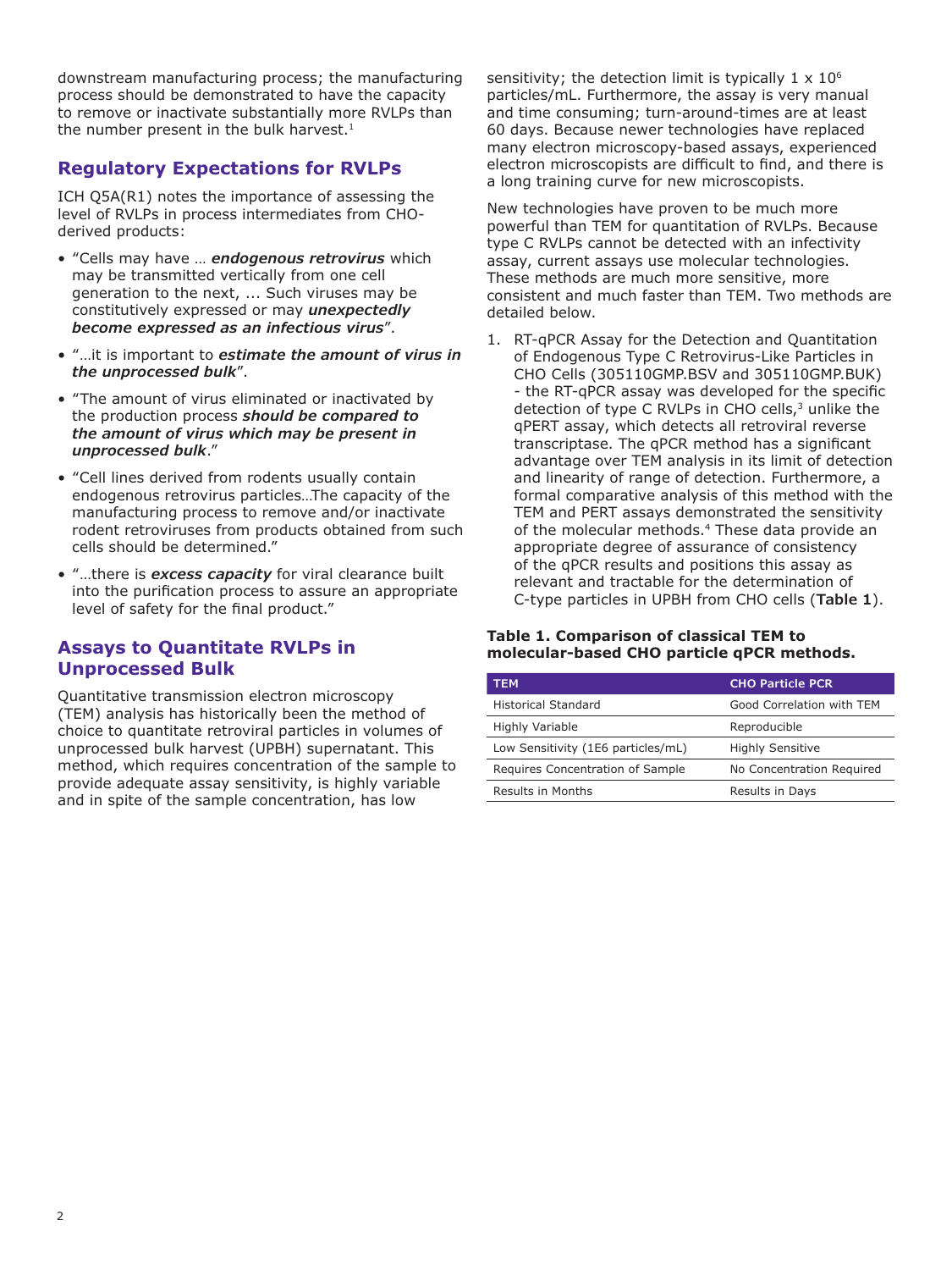2. Quantitative Product Enhanced Reverse Transcriptase Assay for the Detection of Retrovirus in Biological Samples (105230GMP. BSV and 107325GMP.BUK) - this assay uses PCR to quantitatively detect the presence of reverse transcriptase, the enzyme that is present in the core and pre-integration complexes of all retroviruses. In this assay, the retroviral associated reverse transcriptase is used to make a cDNA copy of an RNA template. The sensitivity of the assay is enhanced by amplification of the cDNA using quantitative PCR, and detection of the PCR product is further enhanced using a fluorescent probe. The assay is reproducible and can be performed with relatively short turn-around times in a high throughput fashion. This assay detects the presence of reverse transcriptase, and not specifically reverse transcriptase that might be associated with a type C retroviral particle.

### **Regulatory Acceptance of Molecular Methods**

Regulatory agencies accept that as science progresses, assays that were once the standard may be replaced by more sensitive, accurate and reproducible assays. ICH Q5A notes that, "Numerous assays can be used for the detection of endogenous and adventitious viruses…They should be regarded as assay protocols recommended for the present, but the list is not all-inclusive or definitive. Since the most appropriate techniques may change with scientific progress, proposals for alternative techniques, when accompanied by adequate supporting data, may be acceptable.<sup>1"</sup>

Quantitation of RVLPs by TEM or qPCR is acceptable to regulators as both assays provide sufficient accuracy and resolution to enable the sequential determination of retrovirus burden. The molecular methods are sufficiently validated and the sensitivity and linearity are demonstrably suitable for providing this quantitation.

The assay options described above are acceptable to regulators as they provide sufficient accuracy and resolution to enable the sequential determination of retrovirus burden. The qPCR assay (305110GMP. BSV) is validated and the reproducibility, sensitivity and linearity are demonstrably suitable for detection of type C RVLPs. When taken together with the rapid turn-around-times for the assay, it provides many advantages over the classical TEM assay.

## **Conclusion**

The qPCR method (305110GMP.BSV & 305110GMP. BUK) provides a number of advantages over the classical TEM assay. This method is acceptable to manufacturers and regulators, and has been used as supporting data in dossiers provided to support BLAs of biological products. The qPCR method can be used for pre-BLA products, and following risk assessment and change control procedures, for existing portfolio products.

#### **References**

- 1. International Conference on Harmonization. 1998. Note for Guidance on Quality of Biotechnology Products: Viral Safety Evaluation of Biotechnology Products Derived From Cell Lines of Human or Animal Origin (R1). CPMP/ICH/295/95
- 2. U.S. Department of Health and Human Services. Food and Drug Administration. Center for Biologics Evaluation and Research. 1997. Points to Consider in the Manufacture and Testing of Monoclonal Antibody Products for Human Use.
- 3. de Wit C, Fautz C, Xu Y. 2000. Real-time quantitative PCR for retrovirus-like particle quantitation in CHO cell culture. Biologicals. 28:137-148
- 4. Chang A, Dusing S. 2006. Practical assay issues with the PERT/PBRT assay: A highly sensitive reverse transcriptase assay. Developments in Biologicals. 123:91-97.